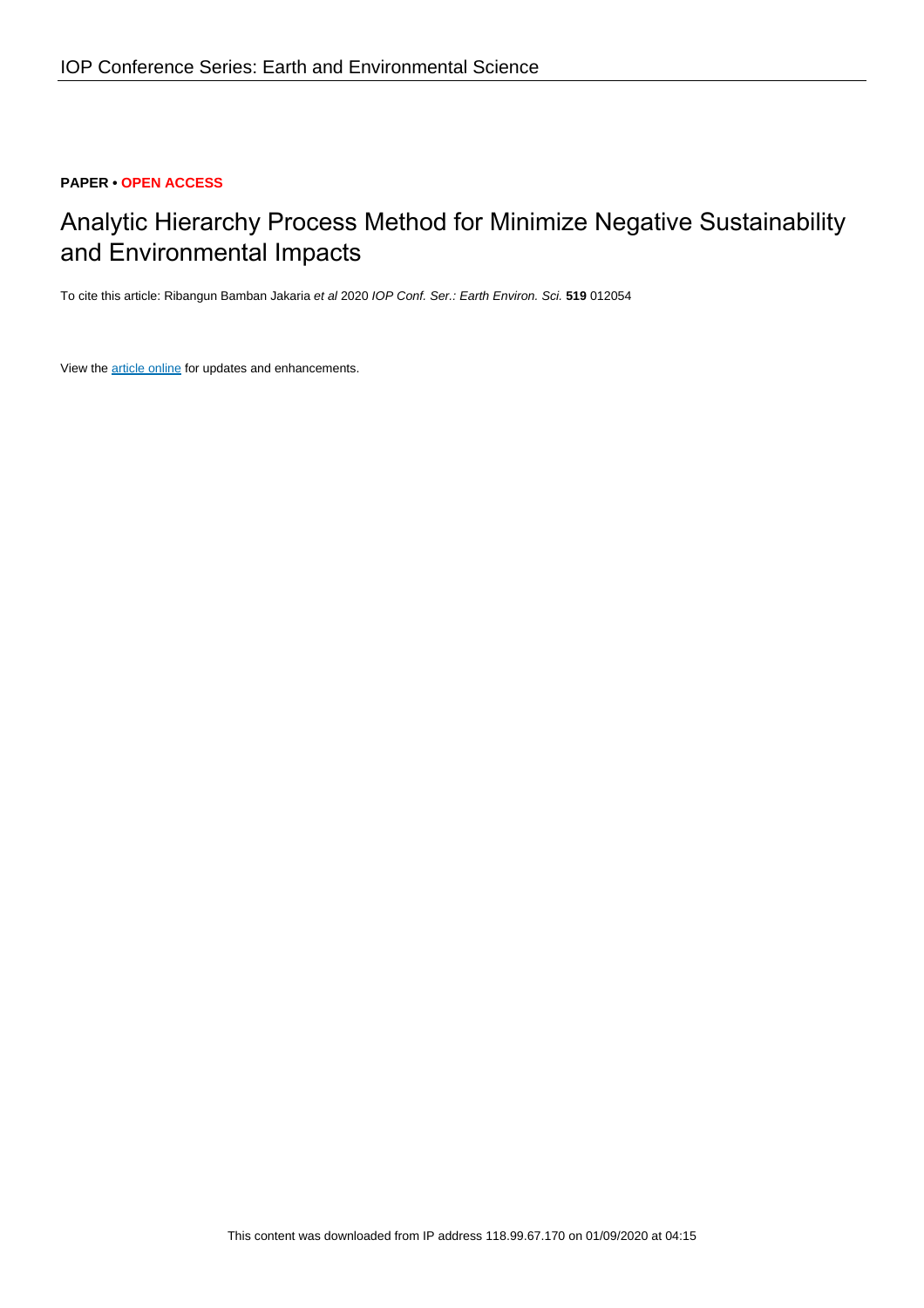# **Analytic Hierarchy Process Method for Minimize Negative Sustainability and Environmental Impacts**

IOP Publishing

Ribangun Bamban Jakaria<sup>1</sup>, Heri Widodo<sup>2</sup>, N Haizal<sup>3,</sup> M B Ibrahim<sup>3</sup>

<sup>1</sup>Program Studi Teknik Industri Fakultas Sains dan Teknologi Universitas Muhammadiyah Sidoarjo, Sidoarjo, Indonesia

<sup>2</sup>Program Studi Akuntansi Fakultas Bisnis, Hukum, Ilmu Politik dan Sosial Universitas Muhammadiyah Sidoarjo, Sidoarjo, Indonesia

1,3Fakulti Reka Bentuk Inovatif dan Teknologi Universitas Sultan Zainal Abidin Malaysia.

ribangunbaz@umsida.ac.id

**Abstract.** The concept of economic linearity that is, take, make, and discard, is no longer relevant in product design, this is due to product design must meet economically, safely and reliably shown by looking at the attributes inherent in the product, which aims to make customers feel satisfied, buy go back and recommend the product. However, with the increasing number of products that are not environmentally friendly it is necessary to minimize the negative impact of sustainability in designing products that require a recovery phase. This study aims to determine the effect of sustainable product design in minimizing the negative impacts caused by attitudes and behaviors that are influenced by the environment. The analysis technique uses PLS 3.0 warp. and the Process Hierarchy Analysis (AHP) method. The results of the design of this research product have a direct influence on the impact of negative sustainability with a parameter coefficient of 0.609. This means, sustainable product design is carried out, must pay attention to the negative impacts caused, then test the factors that are more dominant relationships between variables using AHP that produces. The most dominant factor in testing the sub-criteria that influence product design in Minimizing the Impact of Negative Sustainability, from the results of tests that have been done, then the behavior of the Environment with a value of 0.57 is the conclusion that in designing the product in order to minimize the negative impact of the influence due to the conditions used in Sustainable product design, the influence of human environmental behavior on the environment becomes a major factor

**Keywords:** Product design, negative impact, Sustainability

## **1. Introduction**

Design is an effort to arrange, obtain and create new things that are beneficial to human life, so that their activities can be interpreted as an effort to be able to create new products or the development of existing products. So creating an environmentally friendly product by minimizing the environmental

Content from this work may be used under the terms of the Creative Commons Attribution 3.0 licence. Any further distribution of this work must maintain attribution to the author(s) and the title of the work, journal citation and DOI. Published under licence by IOP Publishing Ltd 1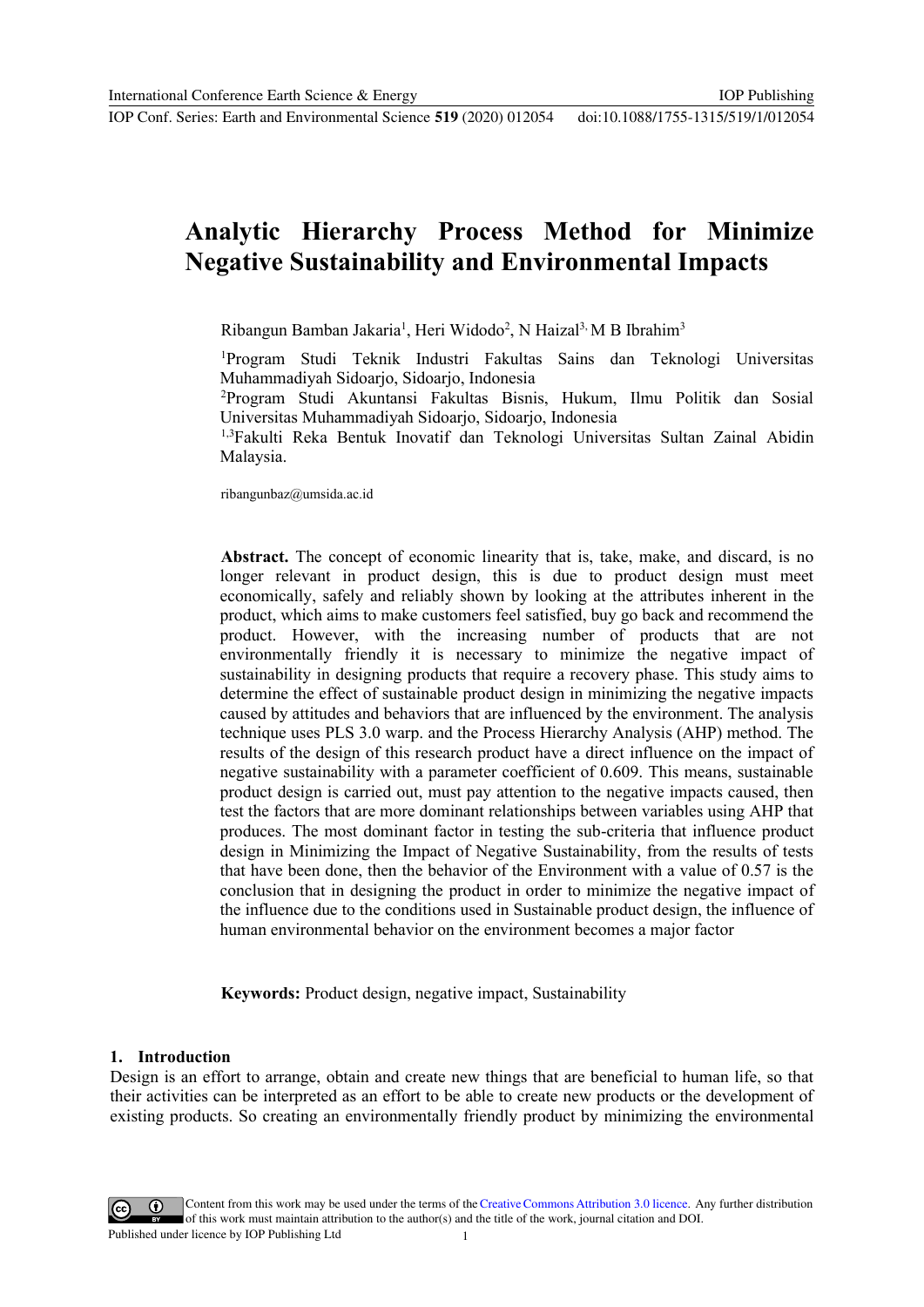| International Conference Earth Science & Energy                     | <b>IOP</b> Publishing              |
|---------------------------------------------------------------------|------------------------------------|
| IOP Conf. Series: Earth and Environmental Science 519 (2020) 012054 | doi:10.1088/1755-1315/519/1/012054 |

impact caused by the product is a necessity because it has a dominant role in influencing sustainable design strategies, this is related to the definition, identification and implementation of the approach, so that it will affect the environment, resource consumption, waste control and efficiency.[1]. Much work has been done on the creation and implementation of methods to reduce the environmental impact of products created considering the environment will be able to have a negative impact and will require a long recovery phase. Conventionally, there are four different design processes [2]. The first stage is discussing the problem followed by conceptual design. Then, the second continued, do conceptual design, namely by discussing product functions, making alternative concepts and setting design specifications, installing a third for the initial design that governs elaboration and understands alternative concepts and the selection of the best concepts. The final stage is that the design must be detailed in which the chosen alternatives are explained in detail, further evaluation and optimization are carried out, requirements for creating and maintaining links, registering and communicating.

Plans and ongoing product design stresses the importance of the entire life cycle of a product from its raw material selection, conceptual and structural formation, manufacturing, and use to the end of its useful life, reuse, and recycling[3];[2]. Conventionally, the improvement of the design process has several main tasks, namely determining and prioritizing sustainability issues in product design, generating sustainability recommendations in the initial product design, evaluating design performance and producing sustainable strategies [4]. Laws and regulations that have required packaging businesses to list their products have standard packaging that is environmentally friendly, not fully carried out by manufacturers, this is evident on the packaging of certain products that many do not yet include the logo. so it is possible that the packaging will be difficult to decompose naturally. This study aims to test the design of sustainable products [3];[2] on the influence of negarfnya, and to determine the dominal factor in the improvement efforts that must be done by the designers, it is important to know how much influence the attitude and culture of the environment affect the negative impact, and what factors are more dominant for improvement.

# *1.1 Sustainable product design*

Sustainable product development (SPD) is a method for product development that incorporates a Framework for Strategic Sustainable Development (FSSD), also known as the Natural Steps framework (TNS). As demand for products continues to increase worldwide and environmental factors such as climate change increasingly influence policies - and thus business - there will be more and more competitive advantages for businesses to consider sustainability aspects early in the product development process.

Sustainable product development (SPD) is not limited to actual product development, but also product design. Green design which is part of SPD has two main objectives: prevention of waste and to minimize environmental impact. Environmental impacts involve: deforestation, greenhouse gas emissions, and management of resources / materials, etc. The initial stages of design tend to be the areas that most adversely affect the environment, extraction and purification.

While Sustainable product design is a product design that produces products that can minimize their impact on the environment, so in the product design must pay attention to 4 indicators namely raw material selection, manufacturing, reuse, recycle [3][2].

# *1.2 Negative Sustainability Impacts*

Sustainability is environmental, economic and social mutual integration in one domain[5], the environment can be influenced by attitudes and habits (culture)[6];[7].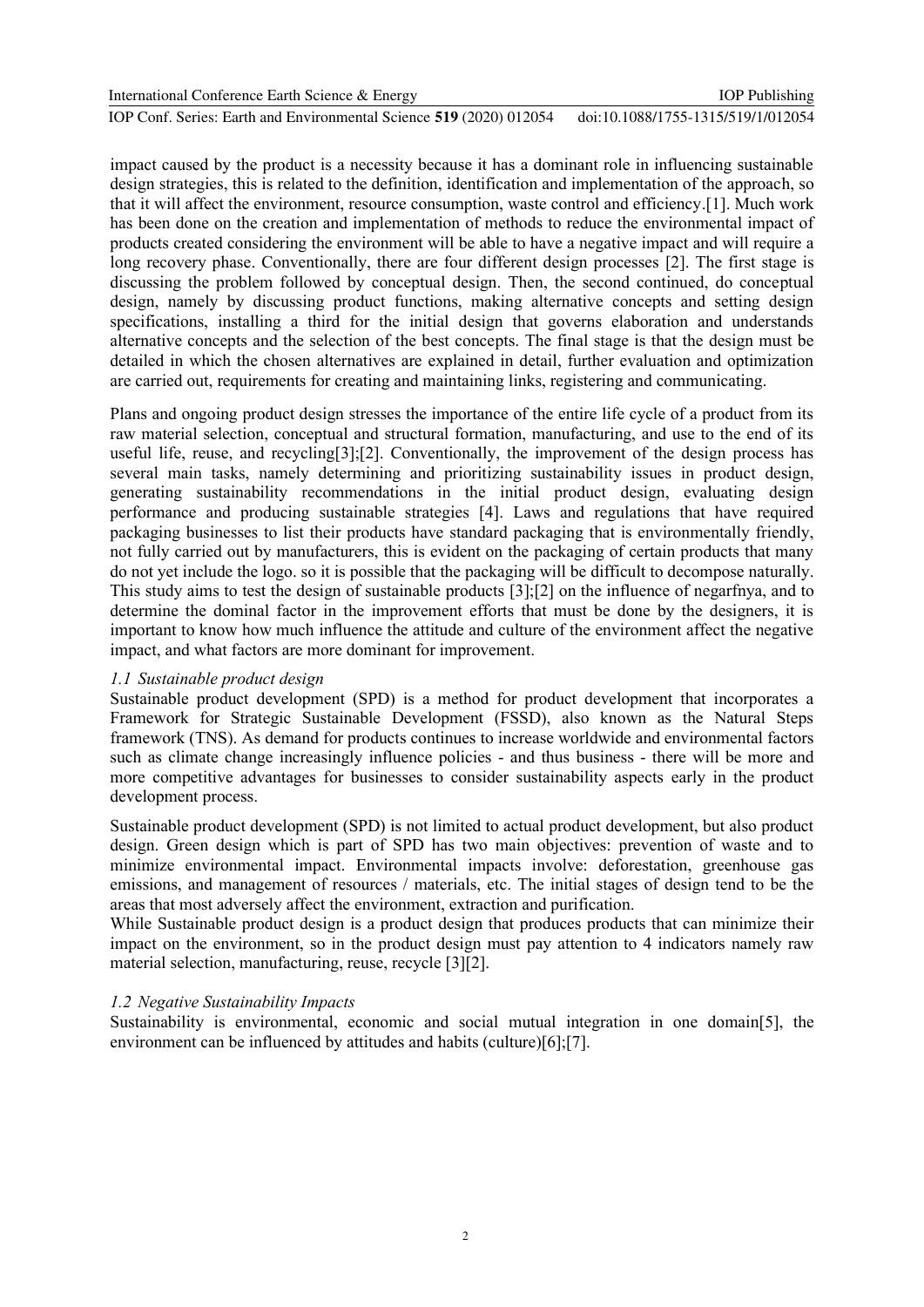IOP Conf. Series: Earth and Environmental Science **519** (2020) 012054 doi:10.1088/1755-1315/519/1/012054



**Figure 1.** Conceptual framework and hypothesis

### **2. Methods**

This study aims to test the Sustainable product design variable with raw material selection, manufacturing, reuse, recycle indicators of Negative Sustainability Impacts with the Environmental indicators and in this case the environmental indicators focus on environmental attitudes and environmental behavior then test the dominal factors that must be improved by using AHP. This test is carried out by using the Warp PLS 3.0 approach to determine the relationship between variables with a population of students who consume food packaged into packaged products, by taking samples of bottled drinking water products. Primary data comes from questionnaire data distributed to students while secondary data comes from packaging product data that has been consumed by students whose packaging has included the green ecco logo which means that the packaging design has been environmentally friendly variables used in this study can be seen from the table below:

| <b>Table 1. Variables and Indicator</b> |
|-----------------------------------------|
|-----------------------------------------|

| Variable                        | <b>Indicator</b>        |
|---------------------------------|-------------------------|
| Sustainable product design      | Raw material selection  |
|                                 | Manufacturing           |
|                                 | Reuse                   |
|                                 | Recycle                 |
| Negative Sustainability Impacts | Environmental attitudes |
|                                 | Environmental behaviour |

### **3. Results and Discussion**

- 3.1 Measuring variable relationships
- *3.1.1* Modeling



**Figure 2**. Direct effect model

## *3.1.2 Output General Result*

**Table** 2. Model fit indices and P Value

| APC.        |       | $0.694$ P<0,001  |
|-------------|-------|------------------|
| <b>ARS</b>  |       | $0,482$ P<0,001  |
| <b>AVIF</b> | 1.000 | good If $\leq$ 5 |

Table 2. The fit indices and P value models section shows the results of three fit indicators, namely the average part coefficient (APC), average R-squared (ARS) and Average variance inflation factor (AVIF). The p value is given for the APC and ARS indicators which are calculated by estimating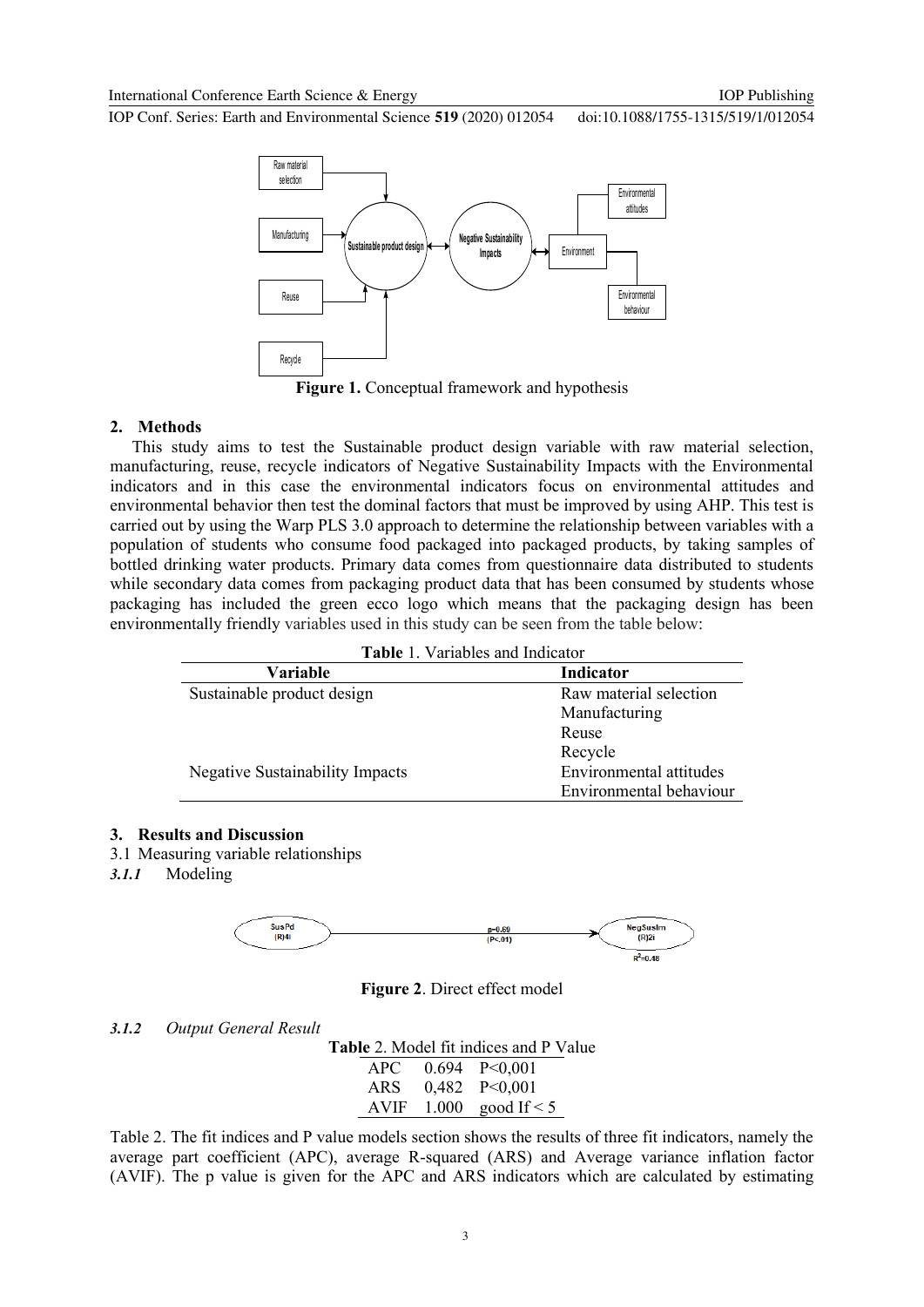International Conference Earth Science & Energy IOP Conf. Series: Earth and Environmental Science **519** (2020) 012054 IOP Publishing doi:10.1088/1755-1315/519/1/012054

resampling and bonfeeroni like corrections. This is necessary because both of them are calculated as a parameter average. Based on table 4, it can be explained that the probability value (P Value) of APC and ARS is significant, namely the values of  $P \le 0.001$  and  $P \le 0.001$ , which means that the P value is smaller than the significant level allowable value of 0.05 while AVIF value is 1 which means less than 5 which means that the model is fit.

# *3.1.3 Output Part coefficients and P value*

| <b>Table 3. Part Coefficients dan P Value</b> |                            |                                        |  |  |  |  |
|-----------------------------------------------|----------------------------|----------------------------------------|--|--|--|--|
| Part Coefficients                             | Sustainable product design | <b>Negative Sustainability Impacts</b> |  |  |  |  |
| Sustainable product design                    |                            |                                        |  |  |  |  |
| <b>Negative Sustainability Impacts</b>        | 0.694                      |                                        |  |  |  |  |
| P Values                                      | Sustainable product design | <b>Negative Sustainability Impacts</b> |  |  |  |  |
| Sustainable product design                    |                            |                                        |  |  |  |  |
| <b>Negative Sustainability Impacts</b>        | $< \!\! 0.001$             |                                        |  |  |  |  |

Table 3. Presents the results of the estimated path coefficients and p values. The result is that the sutainable product design influences the negative sustanable impact of 0.694 and is significant at  $< 0.001$ 

## *3.1.4 Output combined loadings and cross loadings*

The criteria for decision making is that if the loading value is above 0.7, if the loading value of the factor is below 0.4, it is automatically removed from the model, and if the loading value is between 0.4 and 0.7, the effect or impact of deletion must be seen. but if possible it is still maintained.

|               | <b>Table 4.</b> Testing convergent validity based on loading |                |           |         |  |  |
|---------------|--------------------------------------------------------------|----------------|-----------|---------|--|--|
|               | Sustainable                                                  | Negative       | <b>SE</b> | P       |  |  |
|               | product design                                               | Sustainability |           | Value   |  |  |
|               |                                                              | Impacts        |           |         |  |  |
| Raw material  | (0, 835)                                                     | $-0,101$       | 0,077     | < 0.001 |  |  |
| selection     |                                                              |                |           |         |  |  |
| Manufacturing | (0, 857)                                                     | 0,031          | 0,059     | < 0.001 |  |  |
| Reuse         | (0, 836)                                                     | $-0,031$       | 0,069     | < 0.001 |  |  |
| Recyle        | (0, 804)                                                     | 0,208          | 0,056     | < 0.001 |  |  |
| Environmental | 0,036                                                        | (0,968)        | 0,036     | < 0.001 |  |  |
| attitudes     |                                                              |                |           |         |  |  |
| Environmental | $-0,036$                                                     | (0,968)        | 0,042     | < 0.001 |  |  |
| behaviour     |                                                              |                |           |         |  |  |

Table 4. Testing of convergent validity based on loading shows that the factor loading value is above 0.7 so that the model can be maintained both on factors that affect Sustainable product design and factors that affect Negative Sustainability Impacts.

## *3.1.5 Ouput laten variable coefficients*

| Table 5. Output laten Variable coefficients                |       |       |  |  |  |
|------------------------------------------------------------|-------|-------|--|--|--|
| Sustainable product design Negative Sustainability Impacts |       |       |  |  |  |
| R-squared                                                  |       | 0,482 |  |  |  |
| Composite reliab                                           | 0,901 | 0,968 |  |  |  |
| Combach's Alpha                                            | 0,853 | 0,933 |  |  |  |
| Avg. Var. extrac                                           | 0.695 | 0,937 |  |  |  |
| Full colln. VIF                                            | 1,928 | 1,928 |  |  |  |
| Q-squared                                                  |       | 0,481 |  |  |  |

Table 5 AVE and CR values in the table can be explained that the AVE value in Sustainable product design is 0.6 while the AVE value in Negative Sustainability Impacts is 0.9, while to meet the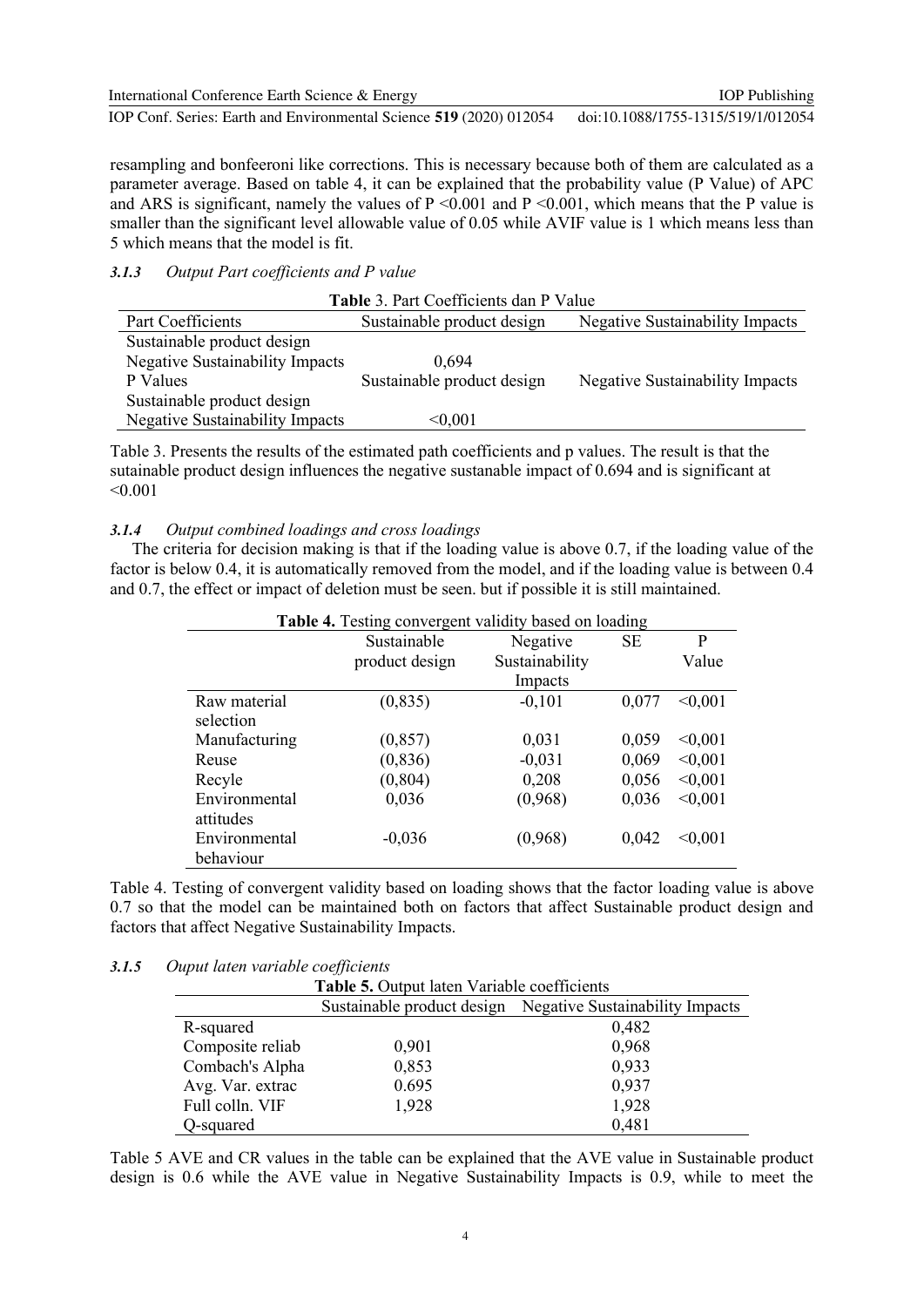International Conference Earth Science & Energy

IOP Conf. Series: Earth and Environmental Science **519** (2020) 012054 doi:10.1088/1755-1315/519/1/012054

requirements of convergent validity the AVE value must be above 0.5, so with referring to the AVE value in the table, the convergent validity based on AVE meets the requirements. While the CR fulfillment requirement is that the CR value must be above 0.7, so based on the above data table the CR values are 0.901 and 0.968, which means that the loading value based on the CR meets the requirements.

## *3.1.6 Ouput Correlation Among Laten Variable*

# **Table 6.** Ouput Correlation Among Laten Variable Latent Variable Corelation Sustainable product design Negative Sustainability Impacts Sustainable product design (0,834) 0,694 Negative Sustainability Impacts 0,694 (0,968) P Values for Correlations Sustainable product design Negative Sustainability Impacts Sustainable product design  $1,000$   $\leq 1,000$ Negative Sustainability Impacts  $\leq 1,000$  1,000

Table 3. Explain that the correlation coefficient between latent variables and their significance (p value), by comparing the square roots of average variance extracted (AVE) must be higher than the correlation between variables in the same column. So that in table 3. The validity of the discriminating construct of Sustainable product design has been fulfilled because the root of AVE is 0, 834 greater than 0.694.

*3.2 Looking for Variable Domination with AHP*

a. Define the problem



**Figure 3.** Hierarchy of the Minimize Negative Sustainability Impacts process

**Fig** 2. The objectives to be achieved in designing products are Minimize Negative Sustainability Impacts with 2 (two) criteria, namely sustainable product design consisting of 4 (four) sub criteria, namely raw material slection, manufacturing, reuse and reycle and sustability impact consists of environmental attitude and environmental behavior.

## b. Criteria Comparison Matrix

**Table 7.** Criteria Comparison Matrix

| Raw material selection | Manufacturing | Reuse | Recycle |      |      |      |             | Jumlah | Irata-rata |
|------------------------|---------------|-------|---------|------|------|------|-------------|--------|------------|
| 1.00                   | 0.33          | 1.00  | 0,33    | 0.13 | 0.07 | 0.14 | 0.17        | 0.50   | 0, 13      |
| 3.00                   | 1.00          | 2.00  | 0,33    | 0.38 | 0.21 | 0.29 | 0.17        | .03    | 0,26       |
| 1.00                   | 0.50          | 1.00  | 0,33    | 0.13 | 0.10 | 0.14 | 0.17        | 0.54   | 0, 13      |
| 3.00                   | 3.00          | 3.00  | 1.00    | 0.38 | 0.62 | 0.43 | 0.50        | 1.92   | 0,48       |
| <b>SUM</b><br>8.00     | 4.83          | 7.00  | 2.00    |      |      |      |             |        | 1.00       |
|                        |               |       |         |      |      |      | Nilai Eigen |        |            |

## c. Alternative Comparison Matrix

**Table 8.** Criteria Comparison Matrix

| Raw material selection  | Environmental attitude | Environmental behaviour | Nilai Eigen |      | Jumlah | rata-rata |
|-------------------------|------------------------|-------------------------|-------------|------|--------|-----------|
| Environmental attitude  | .00                    | 0.14                    | 0.10        | 0.13 | 0.23   | 0.11      |
| Environmental behaviour | 9.00                   | .00                     | 0.90        | 0.88 | . 78   | 0.89      |
| sum                     | 10.00                  | .14                     |             |      |        | 1.00      |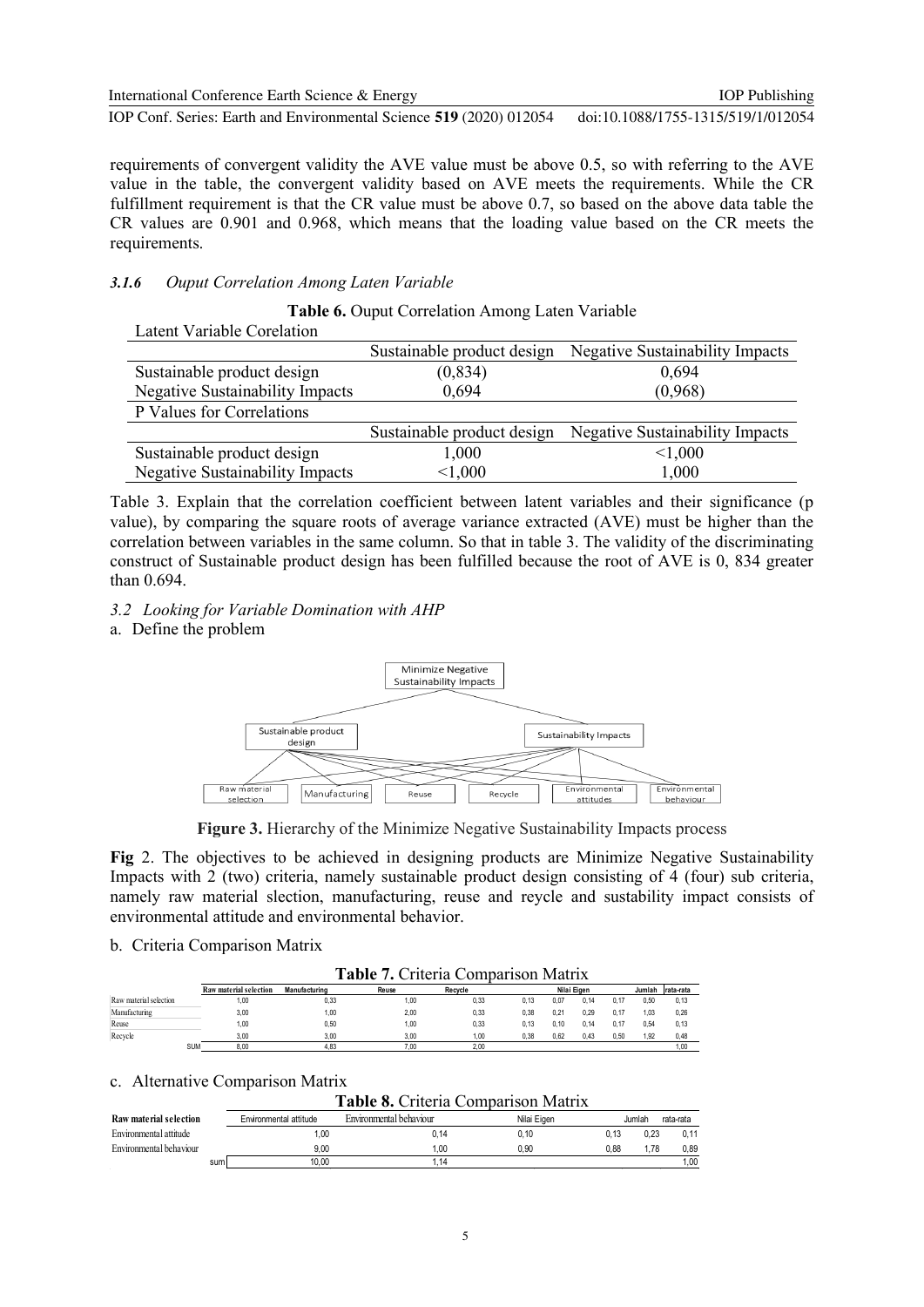International Conference Earth Science & Energy

IOP Conf. Series: Earth and Environmental Science **519** (2020) 012054 doi:10.1088/1755-1315/519/1/012054

| Manufacturing           |     | Environmental attitude | Environmental behaviour |       | Nilai Eigen | Jumlah        | rata-rata |
|-------------------------|-----|------------------------|-------------------------|-------|-------------|---------------|-----------|
| Environmental attitude  |     | 1,00                   | 9,00                    | 0,90  |             | 0.90<br>1,80  | 0,90      |
| Environmental behaviour |     | 0,11                   | 1,00                    | 0,10  |             | 0,20<br>0,10  | 0, 10     |
|                         | sum | 1.11                   | 10.00                   |       |             |               | 1,00      |
|                         |     |                        |                         |       |             |               |           |
| Manufacturing           |     | Environmental attitude | Environmental behaviour |       | Nilai Eigen | Jumlah        | rata-rata |
| Environmental attitude  |     | 1.00                   | 9.00                    | 0.90  |             | 0.90<br>1.80  | 0,90      |
| Environmental behaviour |     | 0,11                   | 1,00                    | 0,10  |             | 0.20<br>0, 10 | 0,10      |
|                         | sum | 1.11                   | 10.00                   |       |             |               | 1,00      |
| Reuse                   |     | Environmental attitude | Environmental behaviour |       | Nilai Eigen | Jumlah        | rata-rata |
| Environmental attitude  |     | 1.00                   | 9,00                    | 0.90  | 0.90        | 1.80          | 0.90      |
| Environmental behaviour |     | 0,11                   | 1,00                    | 0, 10 | 0,10        | 0,20          | 0,10      |
|                         | sum | 1,11                   | 10,00                   |       |             |               | 1.00      |

The results of tests carried out indicate that the total average value is 1.00 which means that all sub criteria have been met and the CR value is below 1.0 which means that the tests that have been carried out are consistent. However, comparison matrix testing conducted on 4 (four) sub-criteria of Sustainable Product Design against the sub-criteria of the Negative Sustainability Impacts test meets the requirements with CR values of 0.00 and 1.00.

### d. Ranking

|                         | Table 9. Ranking of dominant factors |
|-------------------------|--------------------------------------|
| Environmental attitude  | 0.43                                 |
| Environmental behaviour | 0.57                                 |
|                         |                                      |

After calculating the consistency value by calculating the CR in each sub-criterion, the next step is to rank the product design sub-industry criteria, this aims to determine the sub-criteria for Minimize Negative Sustainability Impacts in product design. after calculating, the most dominant sub-criterion is Environmental behavior with a value of 0.57.

# **4. Conclusion**

Based on the results of research conducted, when viewed from the influence of variables, Sustainable product design has a direct effect on Negative Sustainability Impacts with a parameter coefficient of 0.69. thus for Minimize Negative Sustainability Impacts when doing product design, designers always pay attention to the principles of product design including how raw materials are selected, how the production process is carried out, whether the product can be used again repeatedly without causing negative effects or how products that are designed to be able to be recycled and without causing negative effects.

AHP method is used to determine the most dominant factor in testing sub-criteria that affect product design in Minimize Negative Sustainability Impacts, from the results of tests that have been done, then Environmental behavior with a value of 0.57

So it was concluded that in designing the product to be able to minimize the negative impact of the influence caused by the conditions used in Sustainable product design, the influence of Environmental human behavior on the environment becomes a major factor.

## **Acknowledgments**

We here by thank you to Universitas Muhammadiyah Sidoarjo for supporting the publication of this research

# **References**

- [1] M. Carey, E. J. White, M. McMahon, and L. W. O'Sullivan, "Using personas to exploit environmental attitudes and behaviour in sustainable product design," *Appl. Ergon.*, vol. 78, no. October 2018, pp. 97–109, 2019.
- [2] B. Gagnon, "From a conventional to a sustainable engineering design process : different shades of sustainability," *Groupe Rech. en Économie Développement Int.*, p. Des. 23, 49–74., 2012.